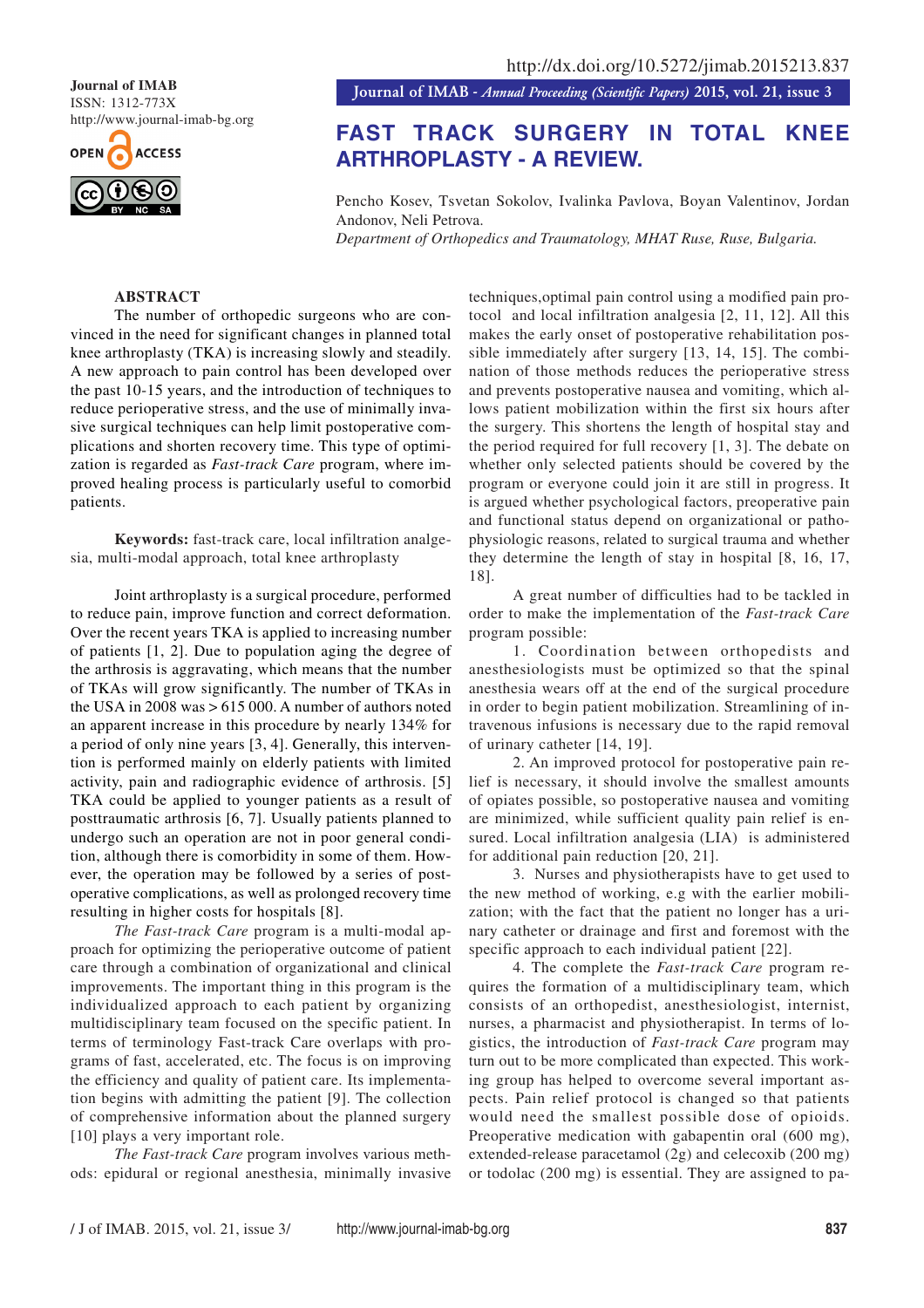tients twice a day for 6 days, except gabapentin, where the daily dose is 300 mg plus 600 mg. Surgery is performed under local spinal anesthesia. Additional sedation with propofol (1-5 mg kg) is administered if necessary. Cefuroxime  $(1.5 \text{ g})$  and tranexamic acid  $(1 \text{ g})$  are administered intravenously for 15 min. prior to incision. No drainage tube is used. Intraoperative local infiltration analgesia is routinely administered after the surgery [6]. Multimodal protocol for pain relief is intended to ensure the necessary pain relief in any patient with the least possible postoperative nausea and vomiting, in order to allow early mobilization [23]. The use of spinal anesthesia for a short period allows the patient to mobilize at an earlier stage and reduces perioperative stress.

 The objective of using spinal anesthesia is analgesia during the surgery itself, as postoperative pain relief is ensured by local infiltration anesthesia and oral analgesics. [24] Local infiltration analgesia (LIA) was introduced by Kerr and Kohan in 2008; LIA is actually infiltration of a mixture of drugs (ropivacain, ketorolac and epinephrine) into the wound field. [3] They examined 325 patients with TKA and reported satisfactory postoperative analgesia allowing mobilization within 4 hours after the intervention, early discharge, and absence of serious complications or side effects [3]. These data prove that LIA may be used to support functional recovery and shorten hospital stay. The final result is that the patient is able to start doing exercises while still in the recovery room [25].

The patient should be instructed prior to operation with respect to the complex of exercises to be done in bed immediately after spinal anesthesia wears off [18, 26]. The mobilization is carried out by a physiotherapist within six hours after the surgery [18]. The rehabilitation process was initially aimed at all patients with TKA, while now the *Fast-track Care* program is applied strictly individually, specifically to each patient. The method of its implemen-

tation depends on the mental, social and somatic status of the patient [16, 27].

Preoperative communication with patients is essential in order to familiarize them with *Fast-track Care*. This is so because the idea of mobilization only hours after the surgery is difficult to be understood by patients unless they are properly informed. Standardized postoperative rehabilitation protocol includes weight bearing ambulation on assisting devices on the day of the operation. Further physical therapy is performed twice a day – transfer training and walking techniques. Each session with physiotherapist is complemented with information on general fitness training and advice on daily activities [16]. Improved clinical characteristics include intraoperative spinal anesthesia, local infiltration analgesia, planning volume replacement therapy and mini-invasive incisions. Postoperative activities are aimed at the prevention of deep vein thrombosis by venous compression and cooling starting 6-8 hours after surgery. When all those criteria are met patient is eligible to be discharged [20, 28, 29, 30, 31, 32].

## **CONCLUSIONS**

*The Fast-track Care* program in TKA with early discharge from hospital could be achieved in almost all patients. Thus achieving its goals regardless of the pre-operative functional characteristics of patients, although age has a limiting effect on the length of stay [6, 17, 21]. This type of optimization is possible only if a multidisciplinary approach, led by a special team is adopted. The first steps of the program have already been taken, but further improvement will require new clinical studies and evidence. In other words, *Fast-track Care* program in TKA is a very promising concept, taking into consideration the general social, psychic and somatic aspects of every patient. This approach is to be further optimized in future.

### **Acknowledgments:**

No institutional finding or grants as well as technical assistance or contributions of this research has been obtained by the author.

#### **REFERENCES:**

1. Deirmengian CA, Lonner JH. What's new in adult reconstructive knee surgery. *J Bone Joint Surg Am*. 2009 Dec; 91(12): 3008 - 18. [PubMed] [CrossRef]

2. Lloyd JM, Wainwright T, Middleton RG. What is the role of minimally invasive surgery in a fast track hip and knee replacement pathway? *Ann R Coll Surg Engl.* 2012 Apr;94(3):148– 151. [PubMed]

3. Kerr DR, Kohan L. Local infiltration analgesia: a technique for the control of acute postoperative pain following knee and hip surgery: a case study of 325 patients. *Acta Orthop.* 2008 Apr; 79(2):174–183. [PubMed] [CrossRef]

4. Losina E, Thornhill TS, Rome BN, Wright J, Katz JN. The dramatic increase in total knee replacement utilization rates in the United States cannot be fully explained by growth in population size and the obesity epidemic. *J Bone Joint Surg Am*. 2012 Feb;94(3):201-7. [PubMed] [CrossRef]

5. Raut S, Mertes SC, Muniz-Terrera G, Khanduja V. Factors associated with prolonged length of stay following a total knee replacement in patients aged over 75. *Int Orthop*. 2012 Aug; 36(8):1601–1608. [PubMed] [CrossRef]

6. Kehlet H, Andersen LO. Local infiltration analgesia in joint replacement: the evidence and recommendations for clinical practice. *Acta Anaesthesiol Scand*. 2011 Aug;55(7):778–84. [PubMed] [CrossRef]

7. Lee K, Goodman SB. Current state and future of joint replacements in the hip and knee. *Expert Rev Med Devices*. 2008 May;5(3):383-93. [PubMed] [CrossRef]

8. Hollowell J, Grocott MP, Hardy R, Haddad FS, Mythen MG, Raine R. Major elective joint replacement surgery: socioeconomic variations in surgical risk, postoperative morbidity and length of stay. *J Eval Clin Pract.* 2010 Jun;16(3):529-38. [PubMed] [CrossRef]

9. Scott CE, Bugler KE, Clement ND, MacDonald D, Howie CR, Biant